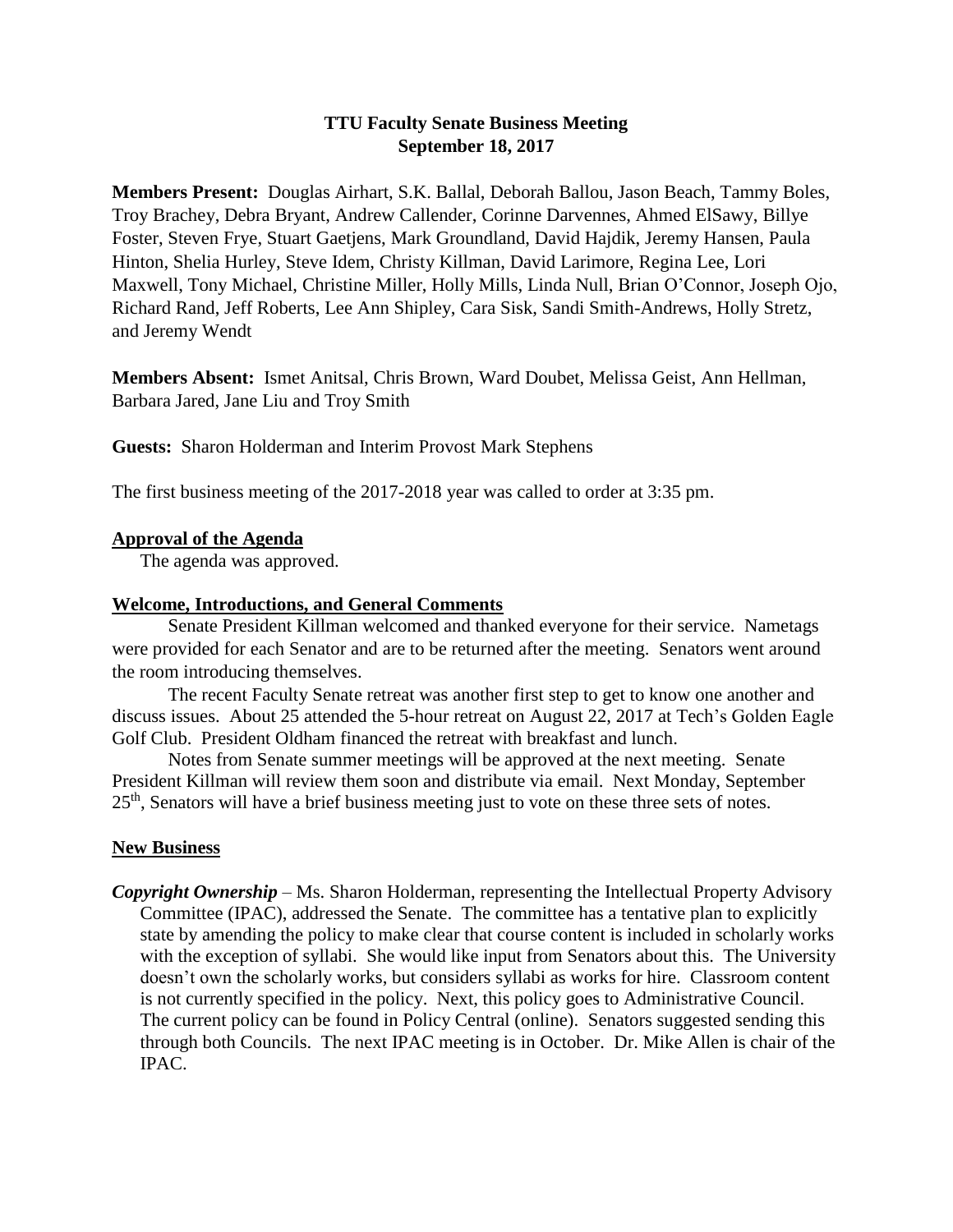- *Organizational revision* Dr. Mark Stephens, Interim Provost, wanted feedback from Senators about the Center for Teaching and Learning Excellence (CTLE) and the role of the Innovation Institute. President Oldham wanted Interim Provost Stephens to look at this structure. Dr. Stephens shared his thoughts on preliminary plans. Both groups are of prime interest to faculty to assist with teaching, which is a worthy goal and benefit to all of us. The initial purpose of the Institute was to see what new technology was available to enhance teaching methods, bring technology into the classroom, and assist faculty with how to use it. CTLE was to work with the Innovation Institute by bringing technology together from the pedagogical side. Dr. Stephens would like to merge these two into CTLE. Dr. Michael Allen agreed to serve as interim director of CTLE. It's a little confusing now, as the CTLE is under Dr. Sharon Huo, and the Institute is under Patrick Wilson, Associate VP for Digital & Distance Education. This is the core of faculty development, and Dr. Stephens feels it should remain under Dr. Huo. Online teaching is just a part of our teaching, he said. He still sees online education as an important process to attract more learners and increase access. Former Provost Ghorashi created the position of Associate VP for Digital & Distance Education because of a need for someone to oversee our online and distance  $(2+2)$  offerings. Now, reorganization may fix several issues by working within the academic structure, rather than outside, or parallel to it. Some need to be re-educated, which is going on now. Dr. Stephens wants input on these preliminary plans, and if we really need the term 'Innovation Institute'. Several Senators felt that the name of CTLE doesn't indicate any technology. They suggested rebranding with signage, advertisement, and even a new name would be beneficial. Senators want the Innovation Institute to get them back to what they used to do, and have the resources to do it. We need to build this with sustainability, so if one leaves, it will keep going. There is a committee, the Faculty Development Steering Committee, that assists Dr. Huo. Senator Sandi Smith-Andrews volunteered to serve on that committee as a faculty representative.
- *Faculty Senate Retreat* Senate President Killman gave a brief overview. President Oldham came and spoke to Senators, and gave us article to read, "Building A Culture of Trust Through Healthy Shared Governance". Senator Troy Smith commented on this article in an email recently sent to Senators. One thing that came out the retreat was that we need to set some priorities and follow that, and not take on every little thing. Let's move forward and not keep beating a dead horse. Troy's statement was deferred until next time, when he can be here. The President feels many things are timely, so he feels he needs acts quickly. This may be the standard mode of operation. Also, Senators want to keep on the agenda during meetings, and out of rabbit holes. Let's focus on the big things that affect all of us. We need to be on point this year to make the best of it. Senate President Killman had a travel mug for each Senator with the Tech logo on it.

# *Business Meetings – New Format*

- After today, we will have coffee, hot tea and water at meetings, so Senators were encouraged to bring their new mugs. There will be a social time beginning at 3:20 pm before the meeting at 3:35 pm.
- Pick up your name tag from the table outside the meeting room, and leave in on the table after the meeting.
- We will stay on topic better, and out of so many rabbit holes.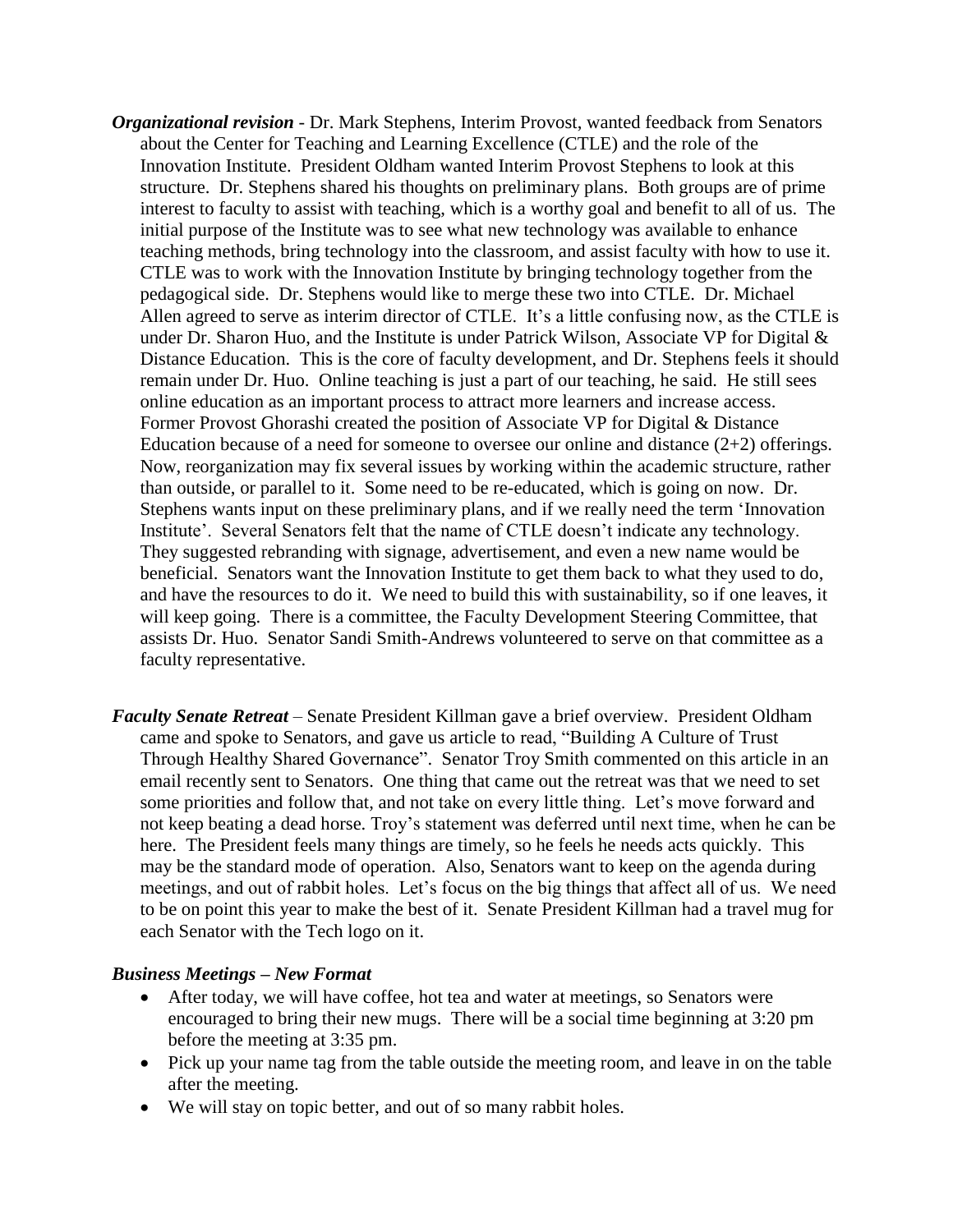- Each business meeting will have old business, new business, and time reports from standing and ad hoc committees with Faculty Senate representation (Provost Search Committee, VP Enrollment Management Search Committee, Budget Advisory Committee, Strategic Planning Committee, Faculty Affairs Committee, President's Cabinet, Deans Council, TUFS, TTU Board of Trustees, etc.)
- Senators should review documents prior to meetings. Senator President Killman would like to get them out a week in advance, which means agenda items will be requested earlier. This should help us be more efficient during out business meetings.

# *Appointment of Committees* - Senate President Killman proposed several new committees:

- 1. Evaluation Committee –Current evaluations are not too objective. This committee will be charged with reviewing the evaluations and process, and maybe tighten it down a bit. Board of Trustee members want to know how we are being evaluated. Senators Groundland, Stretz, Hajdik, and ElSawy volunteered to serve on this committee.
- 2. Communication Committee Karen Lykins, CCO of Communications & Marketing, suggested having a Senate subcommittee to facilitate different aspects of communication, from making recommendations to faculty, administrators and vice versa, communicating topics and tools, and studying how groups send out surveys, blogs, emails, and send emails to the entire faculty. A policy could be developed as to what to include in communications. A recent example was the unclear and not exactly correct information disseminated by the *Herald-Citizen* newspaper about the Board action approving a 1% raise for faculty and 3% for the President. Senate President Killman said if we have communication, then we have input. How can we do this better? Senators Null, Ballou, Mills and Sisk volunteered to serve on this committee.
- 3. Faculty Senate Policy & Procedures (Operating) Committee This committee will be charged with looking at the leadership structure of the Faculty Senate. Some topics include visitors to business meetings, elections, and new college representation. Senate President Killman suggested having a president-elect as a way to prepare for being president of the Senate the following year. We can be more effective and efficient. Senators O'Connor, Maxwell, Hurley, and Wendt volunteered to serve on this committee.
- 4. Leadership Structure Committee Senators Foster, Smith, and Roberts volunteered to serve on this committee.
- 5. Nominating Committee on hold for now.
- 6. Tenure & Promotion Committee President Killman will look into convening a committee to review faculty promotions and pay.
- 7. Faculty Feedback See next item below for description.
- 8. Other committees may be established according to priorities determined by the Senate body.

Senate President Killman will email each committee's charge to committee members.

*Penny For Your Thoughts & Faculty Senate Question Box* - The Faculty Senate website is now under the "Faculty & Staff" dropdown box on the TTU homepage, and on that page there is a place to submit questions, comments, complaints, recommendations, etc. The submission can be anonymous. Each Senator was challenged to submit a question, comment, suggestion, recommendation, grievance, or complaint. Senate President Killman requested volunteers to serve on a committee to work with her to deal this these suggestions. Senators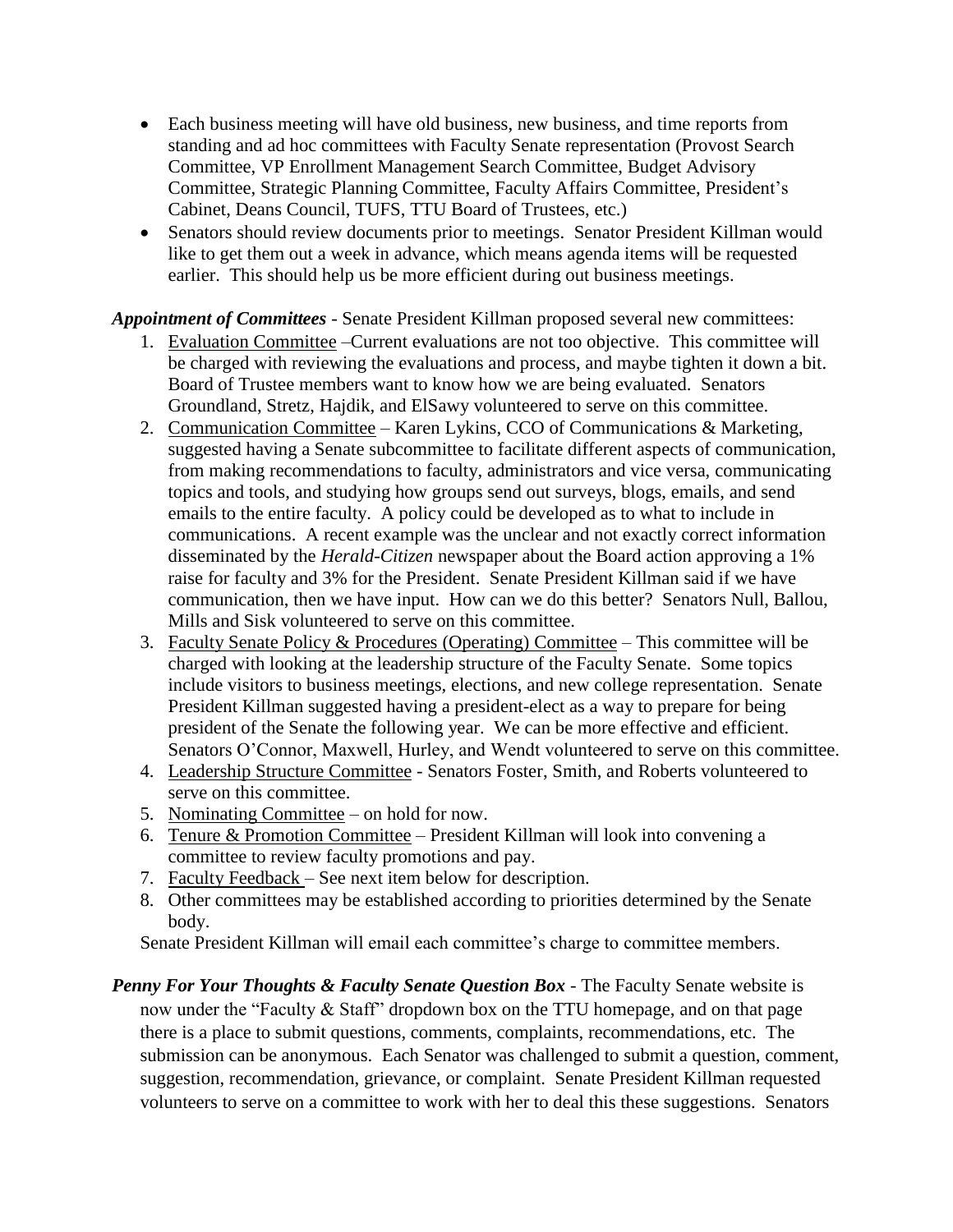Mills, Bryant, and Darvennes volunteered to serve on this committee. Senate President Killman also requested that Senators share the information with each of their departments.

- *Connecting to the TTU Board of Trustees* Senate President Killman suggested that one Board member be invited to Faculty Senate business meetings, perhaps starting with Tom Jones at the Oct. 9, 2017 meeting.
- *Chartwells Changes* Chartwells would like to move forward as soon as spring 2018 with a plan to charge each student a \$300 fee to use the cafeteria whether or not the student eats there. The fee can be refunded if the student chooses not to eat in the cafeteria, but students would be required to formally request the refund. Generated funds would go toward a new dining facility. Faculty Senators discussed wanting to pursue a way against this, and a resolution was suggested. Senate President Killman will discuss this with President Oldham.
- *IDEA Evaluations* An information sheet about the new IDEA evaluations was included in the packet that each Senator received at today's meeting. Training on the new evaluations will begin soon, if not already begun.
- *Faculty Compensation* There was an approximately \$42,000 mistake in the new compensation distribution. Approximately 2/3 of the faculty involved saw an increase, but the remaining 1/3 saw a decrease. The mistake was simply a case of human error. There will be conversations with the Faculty Compensation Committee and others. Senator O'Connor brought up the compensation information that was sent via campus mail. There was discussion as to benefits, how they were calculated, and whether sick leave is a benefit or a potential benefit. Senate President Killman read an email from Leslie Crickenberger discussing the compensation information.
- *TUFS Report* Senator Smith-Andrews, Secretary of TUFS, gave her report of the latest TUFS meeting. TTU will host the next TUFS meeting April 6-8, 2018. We need to 'up' our game by being more involved and focused when we convene. Senate President Killman looked at other Senate procedures and bylaws. We need to include TUFS in ours. We need to tighten down about who is coming to our meetings. Look closely at students visiting, and others.
- *Agenda for meeting with the President* Suggested agenda items for the September 25, 2017 Faculty Senate meeting with the President were: 1) Chartwells proposed fee; 2) shared governance and where the faculty should be involved; 3) is the faculty compensation process fixed and what is the current status? and 4) calendar issues, specifically why the calendar is not print-friendly.

# **Other Such Matters**

1. Senators will be receiving an invitation for a social at Walton House on October  $12<sup>th</sup>$ . It was suggested that Board members also be invited.